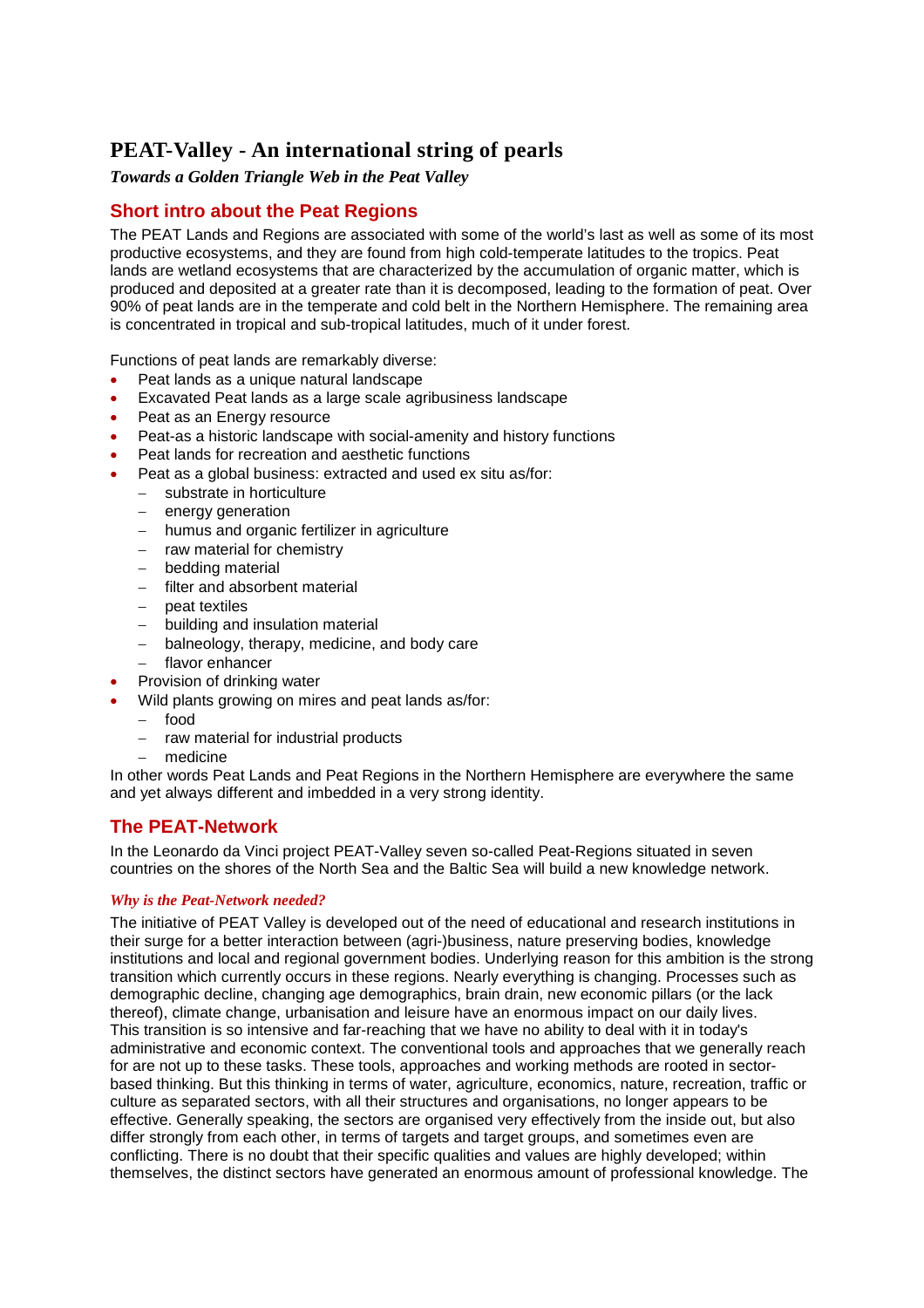problem is, that the sector knowledge by itself is no longer sufficient when addressing today's challenges. But it delivers strong input when stepping forward towards a cross cutting approach.

#### *Towards a cross cutting approach*

Within our Peat Valley-Network, we have gathered representatives of seven education institutes from seven regions. We have planned several meetings and actions to build a strong knowledge network. Are we, by doing so, adequately equipped to meet the demands of our regions? Can we, as an educational knowledge network, really bridge the gap between old school sector knowledge and a next generation cross cutting and region based ongoing learning and working network? I definitely do think we cannot.

# **1 st Statement:**

As education institutes we are just ONE player at regional level. We must rethink the operational relations between education and research institutions and their professional context outside of the school buildings.

# *Towards a Golden Triangle Web*

What we do need is the development of a golden triangle web within PEAT-Valley in which personal and students of our schools and educational institutions, personal of government bodies and the workers in companies and NGO's will come together working on projects and innovative questions. Education is a key partner in this process, as we are training tomorrow's employees. (Vocational) Students will have to be prepared for our diverse, international orientated and competitive knowledge society, in order to be capable to work in this type of work environment. It is not sufficient to just learn for a certain job during formal education. Students will have to learn to be flexible, to be capable of gaining new competences. To reach the maximum effect of learning, a student needs to make a connection between (work) experiences and theoretical knowledge. Such authentic learning environment has to be similar to the real working situation: the workplace of the nearby future where the partners of the Golden Triangle work together.

### *What is the Golden Triangle?*

The Golden Triangle is an ongoing cooperation between:

- 1. Public bodies and civil society
- 2. Entrepreneurs
- 3. Education and Research Institutes

They are linked to each other in a permanent *Community of Innovative Learners*. Their shared aim is to innovate their regions towards welfare and wellbeing, based on the specific regional assets and demands.

### *How can we achieve building a Golden Triangle Web?*

To create this environment, our project makes a three-steps-movement:



Meaning: The partners meet, get to know each other's situation (demands, wishes and input) in order to take the first step towards building a sustainable partner network on shared themes within the peat region.



**Entrepreneurs** 

**Education** & Research

Regional network of Golden Triangle

**Public** 

**Bodies**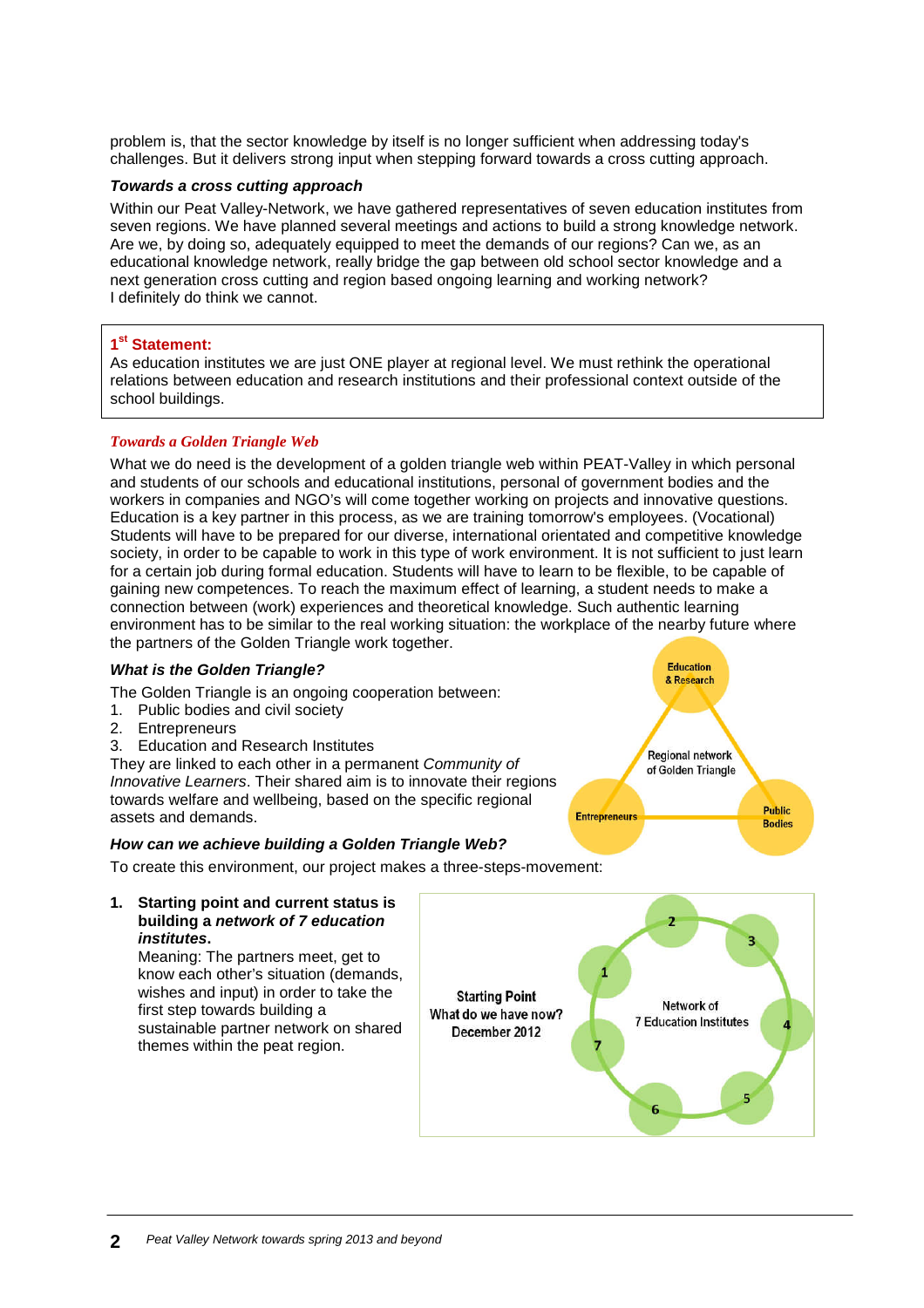**2. From this starting point we will develop our** *regional Golden Triangle Networks.* Meaning: each representative from our education Network will build a regional network with key players from education & research, the business sector and government bodies work together. They will elaborate the regional SWOT and identify the leading regional theme(s). These regional networks will prepare input towards the transregional web..



# **representatives from all the seven regional networks.**

Meaning: On a strategic level we will develop a collaborative transnational strategic plan. This collaborative strategic

plan entails the regional plans of all the partner countries involved. It is based on revitalizing the peat regions. It will gain innovative solutions for problems within this area and developing changes to connect students to the region and realize more attractive education. Developing a transnational biobased strategy focused on the innovation capacity of the relevant international peatregions creates chances. It leads to Business to Business,



innovations regarding biobased that can be transferred within the region of each country and students that will be educated regarding this topic. This can be achieved by facilitating and strengthening of networks and relationships between government, entrepreneurs and education. Process and product innovation are the results of this cooperation. This leads to added value and economic growth for all parties concerned. The methodology that will be developed, leads to a sustainable cooperation system that results in joint projects, knowledge sharing and economic progress.

Our project thus will allow for and deliver output towards larger projects such as a DoI, ToI, Interreg, EFRO and Life.

### *Our shared aim*

The main aim of this project is threefold:

- 1. To build a network with partners from peat regions within the North European countries. Partners consist of representatives of education, government, research, Agri-Business and the citizens from this peat-region (The transregional Golden Triangle Web);
- 2. To identify and inventory the problems, possibilities, challenges and chances, questions and innovations regarding biobased themes from all the partners (the regional SWOTS);
- 3. To develop a strategy which shows possibilities for larger projects related to biobased and agribusiness related themes which directly contribute to the curricula of vocational education students (the transregional strategy)